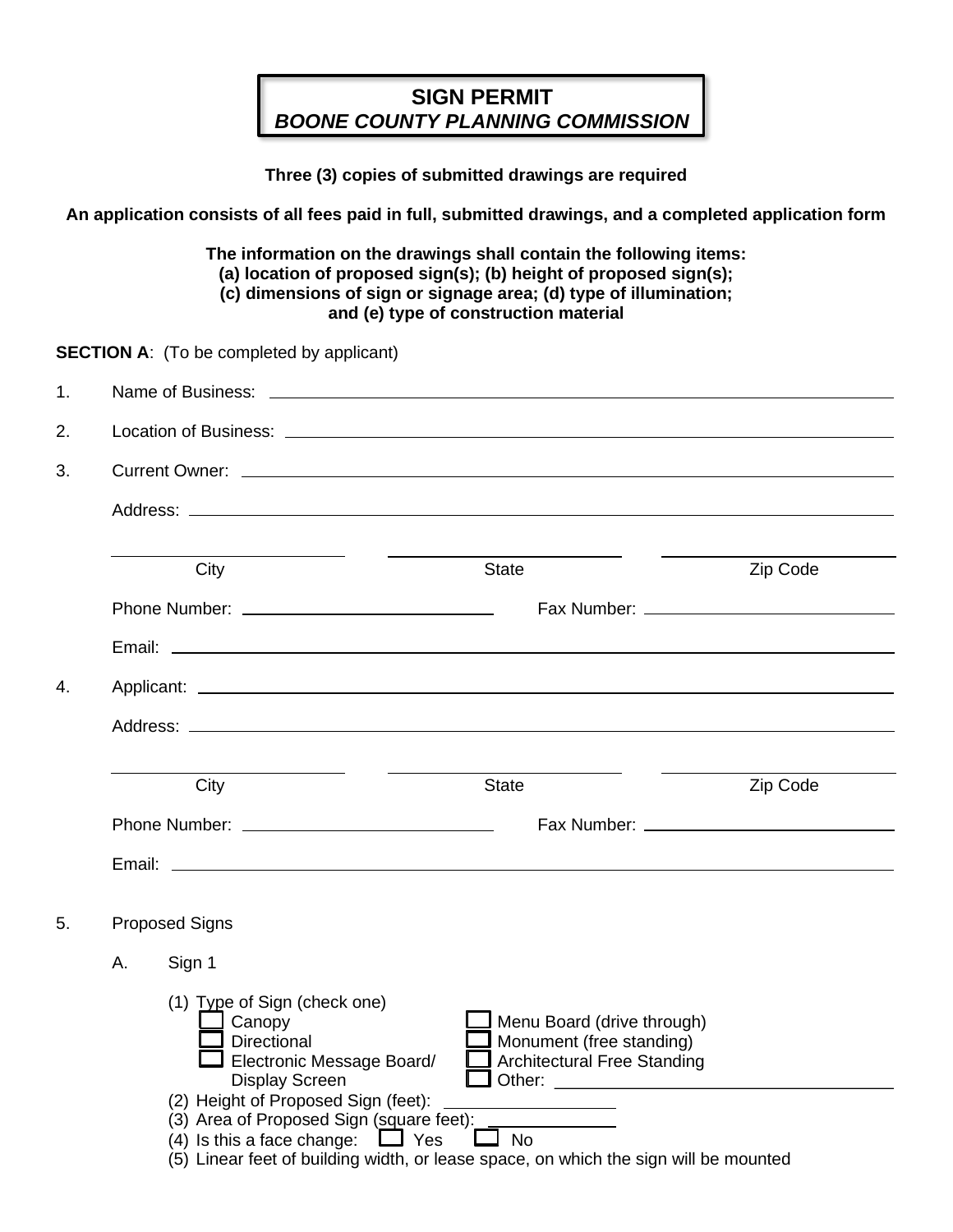|    | (for building mounted signs only): __________<br>(6) Linear feet of lot frontage along the road where the sign<br>will be visible:<br>(7) Is the sign replacing an existing sign: $\Box$ Yes<br><b>No</b><br>If yes, indicate the height (in feet) and sign area (in square feet)<br>of the existing sign:<br>(8) Are there any other signs of this type on the building (or lease area)<br>$\Box$ Yes<br>or on the property:<br>$\Box$ No<br>If yes, indicate the number, height (in feet), and sign area (in square<br>feet) for each sign:<br><u>and the state of the state of the state of the state of the state of the state of the state of the state of the state of the state of the state of the state of the state of the state of the state of the state of the state</u>                                                                                                                                                                                                                                                                                                                       |
|----|-------------------------------------------------------------------------------------------------------------------------------------------------------------------------------------------------------------------------------------------------------------------------------------------------------------------------------------------------------------------------------------------------------------------------------------------------------------------------------------------------------------------------------------------------------------------------------------------------------------------------------------------------------------------------------------------------------------------------------------------------------------------------------------------------------------------------------------------------------------------------------------------------------------------------------------------------------------------------------------------------------------------------------------------------------------------------------------------------------------|
| В. | Sign 2                                                                                                                                                                                                                                                                                                                                                                                                                                                                                                                                                                                                                                                                                                                                                                                                                                                                                                                                                                                                                                                                                                      |
|    | (1) Type of Sign (check one)<br>Canopy<br>Menu Board (drive through)<br>Directional<br>Monument (free standing)<br>Electronic Message Board/<br><b>Architectural Free Standing</b><br><b>Display Screen</b><br>(2) Height of Proposed Sign (feet):<br>(3) Area of Proposed Sign (square feet):<br><b>No</b><br>(4) Is this a face change: $\Box$ Yes<br>(5) Linear feet of building width, or lease space, on which the sign will be mounted<br>(for building mounted signs only):<br>(6) Linear feet of lot frontage along the road where the sign<br>will be visible:<br>(7) Is the sign replacing an existing sign: $\Box$ Yes<br><b>No</b><br>If yes, indicate the height (in feet) and sign area (in square feet)<br>of the existing sign:<br>(8) Are there any other signs of this type on the building (or lease area)<br>or on the property: $\Box$ Yes<br>∟l No<br>If yes, indicate the number, height (in feet), and sign area (in square<br>feet) for each sign:                                                                                                                                 |
| C. | Sign 3                                                                                                                                                                                                                                                                                                                                                                                                                                                                                                                                                                                                                                                                                                                                                                                                                                                                                                                                                                                                                                                                                                      |
|    | (1) Type of Sign (check one)<br>Canopy<br>Menu Board (drive through)<br>Directional<br>Monument (free standing)<br>Electronic Message Board/<br><b>Architectural Free Standing</b><br><b>Display Screen</b><br>(2) Height of Proposed Sign (feet):<br>(3) Area of Proposed Sign (square feet):<br>$\Box$ Yes<br>(4) Is this a face change:<br>No<br>(5) Linear feet of building width, or lease space, on which the sign will be mounted<br>(for building mounted signs only):<br>(6) Linear feet of lot frontage along the road where the sign<br>will be visible:<br>(7) Is the sign replacing an existing sign: $\Box$ Yes<br><b>No</b><br>If yes, indicate the height (in feet) and sign area (in square feet)<br>of the existing sign:<br>(8) Are there any other signs of this type on the building (or lease area)<br>$\sqcup$ Yes<br>or on the property:<br>$\blacksquare$ No<br>If yes, indicate the number, height (in feet), and sign area (in square<br>feet) for each sign:<br>the contract of the contract of the contract of the contract of the contract of the contract of the contract of |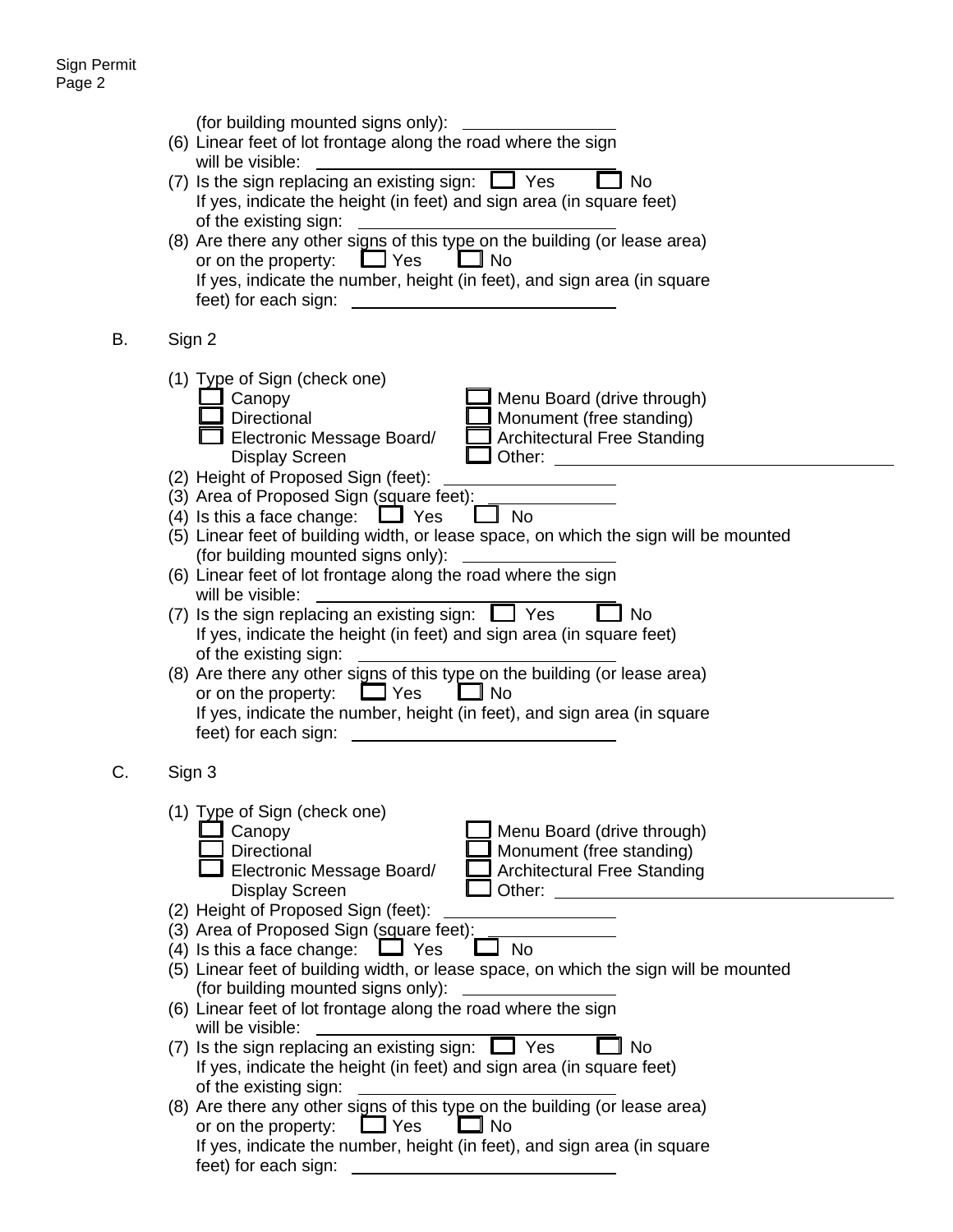$E$ .

F.

D. Sign 4

| (1) Type of Sign (check one)<br>Canopy<br>Menu Board (drive through)<br>Directional<br>Monument (free standing)<br>Electronic Message Board/<br><b>Architectural Free Standing</b><br><b>Display Screen</b><br>Other: <u>_______________</u>                                                                                                             |  |  |  |  |  |  |
|----------------------------------------------------------------------------------------------------------------------------------------------------------------------------------------------------------------------------------------------------------------------------------------------------------------------------------------------------------|--|--|--|--|--|--|
| (2) Height of Proposed Sign (feet):<br>(3) Area of Proposed Sign (square feet):<br>(4) Is this a face change:<br>$\Box$ Yes<br>No<br>(5) Linear feet of building width, or lease space, on which the sign will be mounted<br>(for building mounted signs only):                                                                                          |  |  |  |  |  |  |
| (6) Linear feet of lot frontage along the road where the sign<br>will be visible:                                                                                                                                                                                                                                                                        |  |  |  |  |  |  |
| (7) Is the sign replacing an existing sign: $\Box$ Yes<br><b>No</b><br>If yes, indicate the height (in feet) and sign area (in square feet)<br>of the existing sign:                                                                                                                                                                                     |  |  |  |  |  |  |
| (8) Are there any other signs of this type on the building (or lease area)<br>or on the property: $\Box$ Yes<br>∟⊒ No<br>If yes, indicate the number, height (in feet), and sign area (in square<br>feet) for each sign:                                                                                                                                 |  |  |  |  |  |  |
| Sign 5                                                                                                                                                                                                                                                                                                                                                   |  |  |  |  |  |  |
| (1) Type of Sign (check one)<br>Menu Board (drive through)<br>Canopy<br>Directional<br>Monument (free standing)<br>Electronic Message Board/<br><b>Architectural Free Standing</b><br><b>Display Screen</b><br>Other:<br><u> 1990 - Johann Barbara, martin a</u>                                                                                         |  |  |  |  |  |  |
| (2) Height of Proposed Sign (feet):<br>(3) Area of Proposed Sign (square feet):<br>(4) Is this a face change: $\Box$ Yes<br>$\Box$ No<br>(5) Linear feet of building width, or lease space, on which the sign will be mounted<br>(for building mounted signs only):<br>(6) Linear feet of lot frontage along the road where the sign<br>will be visible: |  |  |  |  |  |  |
| (7) Is the sign replacing an existing sign: $\Box$ Yes<br>No<br>If yes, indicate the height (in feet) and sign area (in square feet)<br>of the existing sign:                                                                                                                                                                                            |  |  |  |  |  |  |
| (8) Are there any other signs of this type on the building (or lease area)<br>∃ Yes<br>or on the property:<br>$\Box$ No<br>If yes, indicate the number, height (in feet), and sign area (in square<br>feet) for each sign:<br>the control of the control of the control of the control of the control of                                                 |  |  |  |  |  |  |
| Sign 6                                                                                                                                                                                                                                                                                                                                                   |  |  |  |  |  |  |
| (1) Type of Sign (check one)<br>Canopy<br>Menu Board (drive through)<br>Directional<br>Monument (free standing)<br>Electronic Message Board/<br><b>Architectural Free Standing</b><br><b>Display Screen</b>                                                                                                                                              |  |  |  |  |  |  |
| (2) Height of Proposed Sign (feet):<br>(3) Area of Proposed Sign (square feet):                                                                                                                                                                                                                                                                          |  |  |  |  |  |  |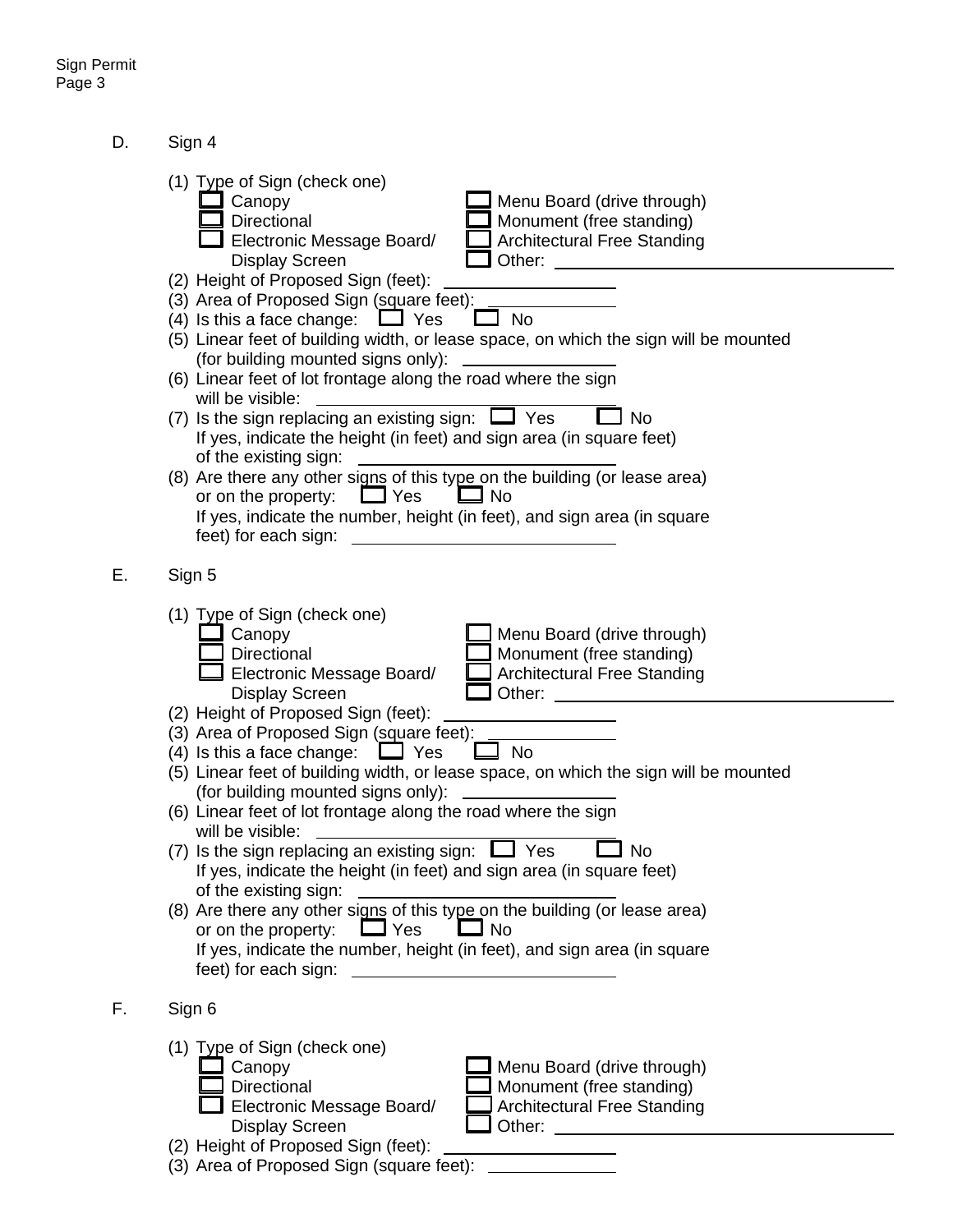|    | $\Box$ Yes<br>(4) Is this a face change:<br><b>No</b><br>(5) Linear feet of building width, or lease space, on which the sign will be mounted<br>(for building mounted signs only):<br>(6) Linear feet of lot frontage along the road where the sign<br>will be visible:<br>(7) Is the sign replacing an existing sign: $\Box$ Yes<br><b>No</b><br>If yes, indicate the height (in feet) and sign area (in square feet)<br>of the existing sign:<br>(8) Are there any other signs of this type on the building (or lease area)<br>or on the property: $\Box$ Yes<br>$\Box$ No<br>If yes, indicate the number, height (in feet), and sign area (in square<br>feet) for each sign:<br>the control of the control of the control of the control of the control of the control of                                                                                                                                                                                                                                          |
|----|------------------------------------------------------------------------------------------------------------------------------------------------------------------------------------------------------------------------------------------------------------------------------------------------------------------------------------------------------------------------------------------------------------------------------------------------------------------------------------------------------------------------------------------------------------------------------------------------------------------------------------------------------------------------------------------------------------------------------------------------------------------------------------------------------------------------------------------------------------------------------------------------------------------------------------------------------------------------------------------------------------------------|
| G. | Sign 6                                                                                                                                                                                                                                                                                                                                                                                                                                                                                                                                                                                                                                                                                                                                                                                                                                                                                                                                                                                                                 |
|    | (1) Type of Sign (check one)<br>Canopy<br>Menu Board (drive through)<br>Monument (free standing)<br>Directional<br>Architectural Free Standing<br>Electronic Message Board/<br><b>Display Screen</b><br>Other:<br>(2) Height of Proposed Sign (feet):<br>(3) Area of Proposed Sign (square feet):<br>(4) Is this a face change:<br>$\Box$ Yes<br>l No<br>(5) Linear feet of building width, or lease space, on which the sign will be mounted<br>(for building mounted signs only):<br><u> 1989 - Jan Sterlingen (</u><br>(6) Linear feet of lot frontage along the road where the sign<br>will be visible:<br>(7) Is the sign replacing an existing sign: $\Box$ Yes<br><b>No</b><br>If yes, indicate the height (in feet) and sign area (in square feet)<br>of the existing sign:<br>(8) Are there any other signs of this type on the building (or lease area)<br>$\Box$ Yes<br>or on the property:<br>$\Box$ No<br>If yes, indicate the number, height (in feet), and sign area (in square<br>feet) for each sign: |

6. I, or we, understand and agree that all construction work will be performed in accordance with this application, submitted drawings, and the Boone County Zoning Regulations.

## **ORIGINAL Property Owner's Signature**:

(Faxed, Photocopied or Scanned Signatures will **NOT** be Accepted)

## **ORIGINAL Applicant's Signature**:

(Faxed, Photocopied or Scanned Signatures will **NOT** be Accepted)